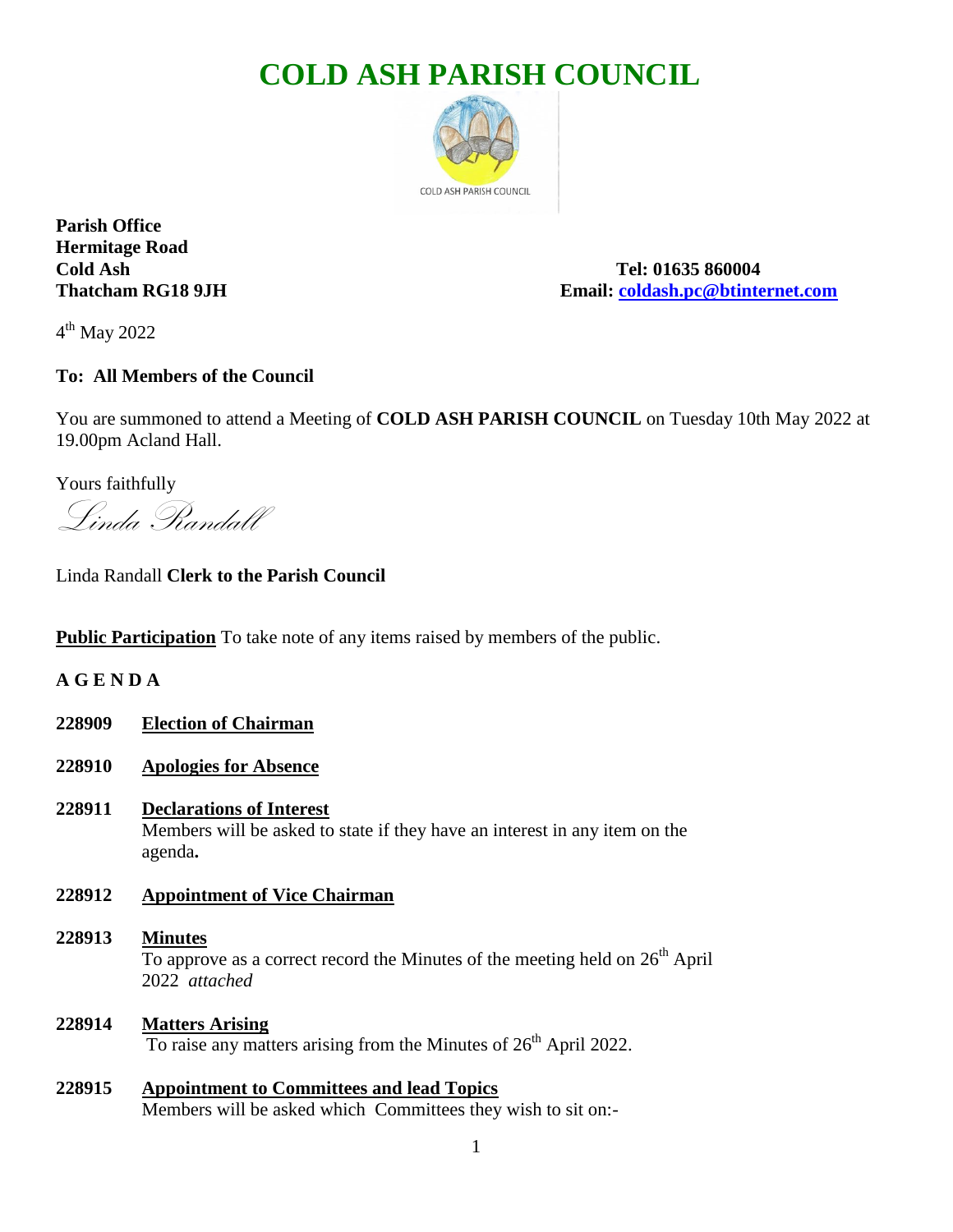Environment

Finance & General Purposes – three councilors are required for each committee Also which topic they will oversee.

#### **228916 Representation on outside Bodies**

Councillors representation at meetings of outside bodies to be discussed and resolved:- BALC Acland Hall Committee Thatcham Flood Forum District Parish Conference

**228917 Register of Members Interest (Financial & Other Interests)** Members will be asked to confirm that all information is up to date

### **228918 Reports from District Councillors** To receive reports from the District Councillors.

### **228919 Clerks Report** The Clerk will report briefly on items not on the agenda.

#### **228920 Planning Matters**

 *If members of the Public would like to comment on an application they should check the advice on our website:* <https://coldashpc.org.uk/the-council/planning/>

#### **a) Planning Applications**

**22/00810/FULMAJ** Cleardene Farm Ashmore Green Road -*Conversion of redundant buildings at Cleardene Farm, Ashmore Green, into four detached dwellings, and to demolish two redundant buildings Conversion of redundant buildings at Cleardene Farm, Ashmore Green, into four detached dwellings, and to demolish two redundant buildings* 

**22/00879/HOUSE** 4 Laud Close RG14 2SL - *Single storey side extension extending into the rear of the existing garden*

**22/00844/HOUSE** The Granary Hatchgate Close - *Single storey rear extension and associated works*

**21/03135/COMIND** AMENDED PLANS Land West Of Heath Lane - Construction of 2 Detention basins located north and south of a proposed access track connected via twin 450mm dia. pipes. The North Basin will have an area of 0.35 hectares and a 0.6m high earth bund and will accommodate a 20m wide spillway and a 20m wide weir. The South Basin will have an area of 0.23 hectares and a 1.4m high earth with a 20m wide weir to accommodate exceedance flows from the North Basin. and realignment of an existing ditch via a 450mm dia. Culvert. A 450mm dia. pipe will convey flows from the southern basin during flood events to a new cut ditch before discharging into the existing ditch to the west of the site. Flows from the existing ditch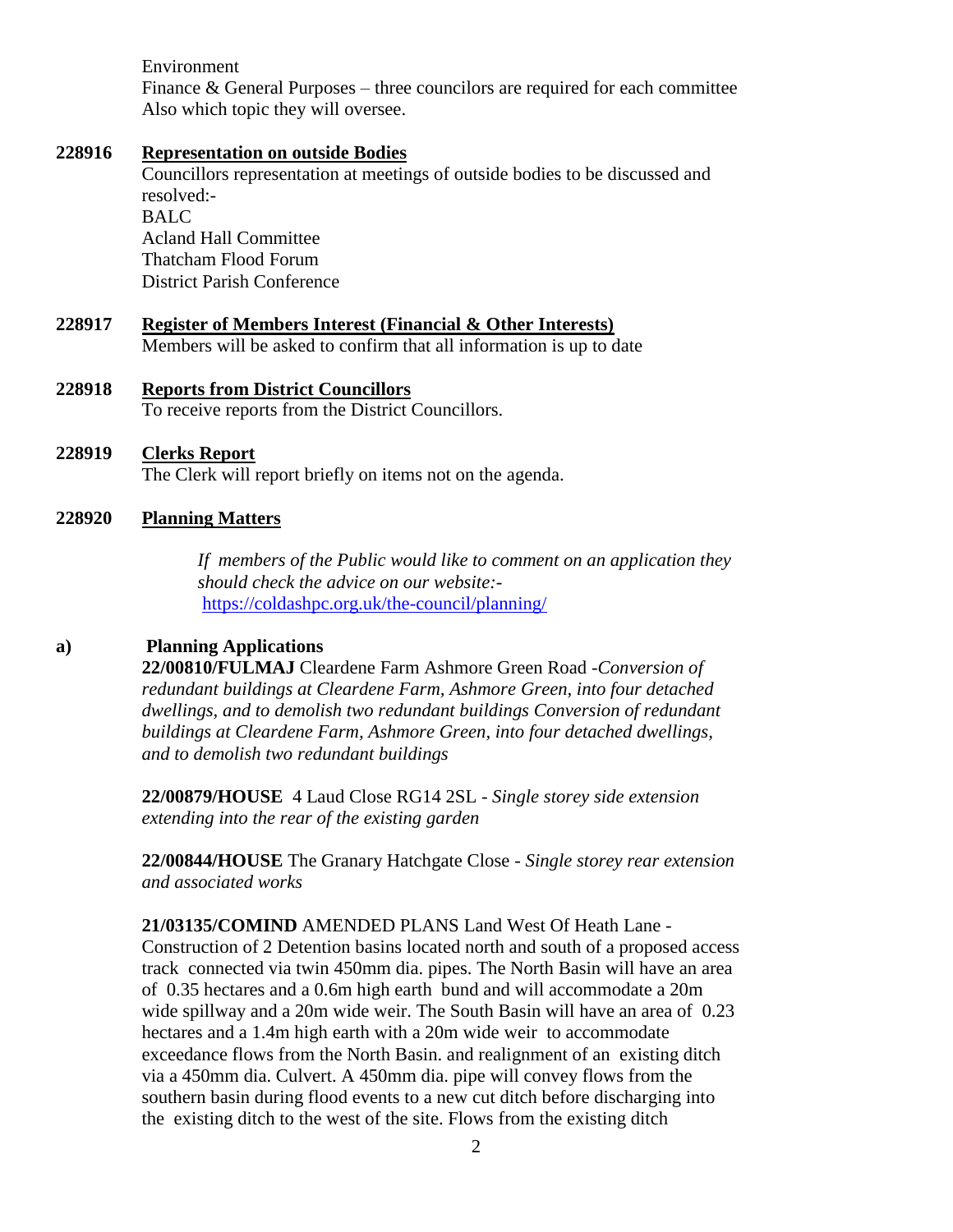eventually discharge to a Thames Water sewer. The provision of a 4.8m wide access track to serve the Scheme. *Previous Parish Council Comments No Objection - Unanimous*

**21/03154/FUL** AMENDED PLANS Land North Of Bowling Green Road - Construction of a detention basin with an area of 0.20 hectares and a 0.7m high earth bund to the south of the scheme. Realignment of an existing ditch for 12m into the proposed basin and installation of a bypass structure to facilitate flows in the existing watercourse downstream. A 300mm diameter pipe will convey flows from the basin during flood events to the existing ditch to the south of the scheme before out falling to the existing Thames Water sewer to the southwest. The existing ditch will be regraded from the outlet from the basin to the inlet to Thames Water sewer. The provision of a 3.0m wide access track from Bowling Green Road to serve the Scheme. *Previous Parish Council Comments No Objection - Unanimous*

#### **b) WBC (West Berks Council)Planning Decisions**

**22/00381/HOUSE** Wyldwood Bucklebury Alley - *Retrospective Householder application for the erection of decking* **APPROVED** *Previous Parish Council Comments - No Objection - Unanimous*

**22/00380/HOUSE** Wyldwood Bucklebury Alley - *Retrospective: Householder application for the erection of a detached domestic storage shed (outbuilding) (retrospective).* **APPROVED** *Previous Parish Council Comments - No Objection - Unanimous*

**22/00378/HOUSE** Wyldwood Bucklebury Alley - *Retrospective application for the erection of a detached home office and games room (outbuilding)*  **APPROVED** *Previous Parish Council Comments - No Objection - Unanimous* 

**22/00605/COND1** Rose Cottage Bucklebury Alley *- Application for Approval of Details Reserved by Conditions 3 (Schedule of materials) and 5(Construction Method Statement) of planning permission 21/02570/HOUSE - Erection of side and rear extensions with a separate car port.* **APPROVED**

#### **c) Appeals**

No Appeals

## **228921 Finance**

- **1. Items for payment** Members will be asked to approve Items for Payment on Sheet No 2 22/23 – (*attached as Finance Item 1*)
- **2**. **Bank reconciliation** Members to note the Bank Reconciliation Statement 30<sup>th</sup> April 2022 – *(attached)*
- **3**. **Payments against Budget** Members to note the Analysis of Payments against Budget to May 2022 *–( attached as Finance Item 3)*
- **4**. **Members noted Direct Debit payments** *Clerks pension, SSE Office*

*Electric and Street Light Supply charge, CPRE Membership, Water, Telephone & Broadband, and Website.*